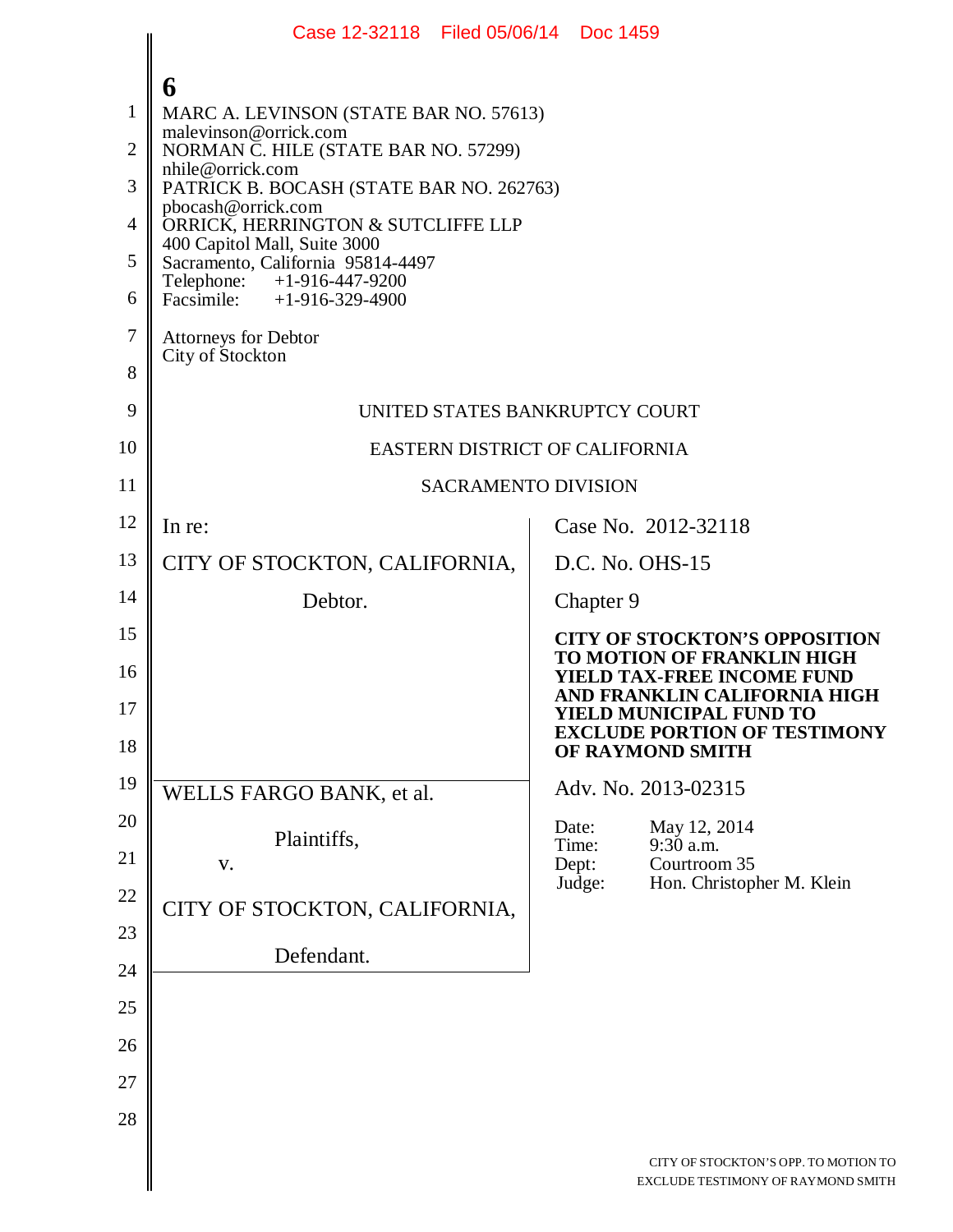| $\mathbf{1}$   | Pursuant to paragraph 45 of the Order Governing The Disclosure And Use Of Discovery                                    |
|----------------|------------------------------------------------------------------------------------------------------------------------|
| $\overline{2}$ | Information And Scheduling Dates Related To The Trial In The Adversary Proceeding And Any                              |
| 3              | Evidentiary Hearing Regarding Confirmation Of Proposed Plan Of Adjustment ("Scheduling                                 |
| 4              | Order"), as modified by paragraph 17 of the Order Modifying Order Governing The Disclosure                             |
| 5              | And Use Of Discovery Information And Scheduling Dates Related To The Trial In The                                      |
| 6              | Adversary Proceeding And Any Evidentiary Hearing Regarding Confirmation Of Proposed Plan                               |
| 7              | Of Adjustment ("Modifying Order", together the "Orders"), the City of Stockton, California                             |
| 8              | ("City") hereby submits the following Opposition to the Motion of Franklin High Yield Tax-Free                         |
| 9              | Income Fund And Franklin California High Yield Municipal Fund To Exclude Portion Of                                    |
| 10             | Testimony Of Raymond Smith (the "Exclusion Motion" filed by "Franklin"):                                               |
| 11             | I.<br><b>INTRODUCTION</b>                                                                                              |
| 12             | Franklin argues that the City's submission of the Direct Testimony Declaration of Ray                                  |
| 13             | Smith <sup>1</sup> is an improper late supplement to Smith's expert rebuttal report. <sup>2</sup> To the contrary, the |
| 14             | Declaration is an early offer of testimony that is specifically provided for in the Scheduling and                     |
| 15             | Modifying Orders agreed to by the parties and signed by the Court. Pursuant to those Orders,                           |
| 16             | expert testimony may be offered both by direct testimony declaration and by live testimony at the                      |
| 17             | trial and evidentiary hearing. Franklin plainly understands this to be the case, as it has overtly                     |
| 18             | stated that its own experts will provide additional detailed testimony at trial. Moreover, contrary                    |
| 19             | to Franklin's assertions, the Declaration does not raise any new issues. Each of the items                             |
| 20             | discussed in the Declaration was already raised in the Smith Report, the Chin Report <sup>3</sup> , and/or the         |
| 21             | deposition of Frederick Chin. The Declaration is entirely proper, and in fact benefits the Court                       |
| 22             | and Franklin by providing a preliminary synopsis of Smith's testimony weeks before trial.                              |
| 23             | Franklin's attempt to cast Smith's testimony as inadmissible is belied by the plain language of the                    |
| 24             | Scheduling and Modifying Orders, and Franklin's own plans to submit expert testimony at trial.                         |
| 25             |                                                                                                                        |
|                |                                                                                                                        |

<sup>26</sup> <sup>1</sup> Direct Testimony Declaration of Ray Smith In Support Of City's Confirmation Of First Amended Plan For The Adjustment Of Debts Of City Of Stockton, California (November 15, 2013) (the "Declaration").<br><sup>2</sup> Submission By The City Of Stockton Of Rebuttal Expert Report Of Raymond F. Smith (Dkt. No. 43), Ex. A (the

<sup>27</sup> "Smith Report")

<sup>28</sup> <sup>3</sup> Submission By Franklin High Yield Tax-Free Income Fund And Franklin California High Yield Municipal Fund Of Expert Report Of Frederick E. Chin (Dkt. No. 26), Ex. 1 (the "Chin Report").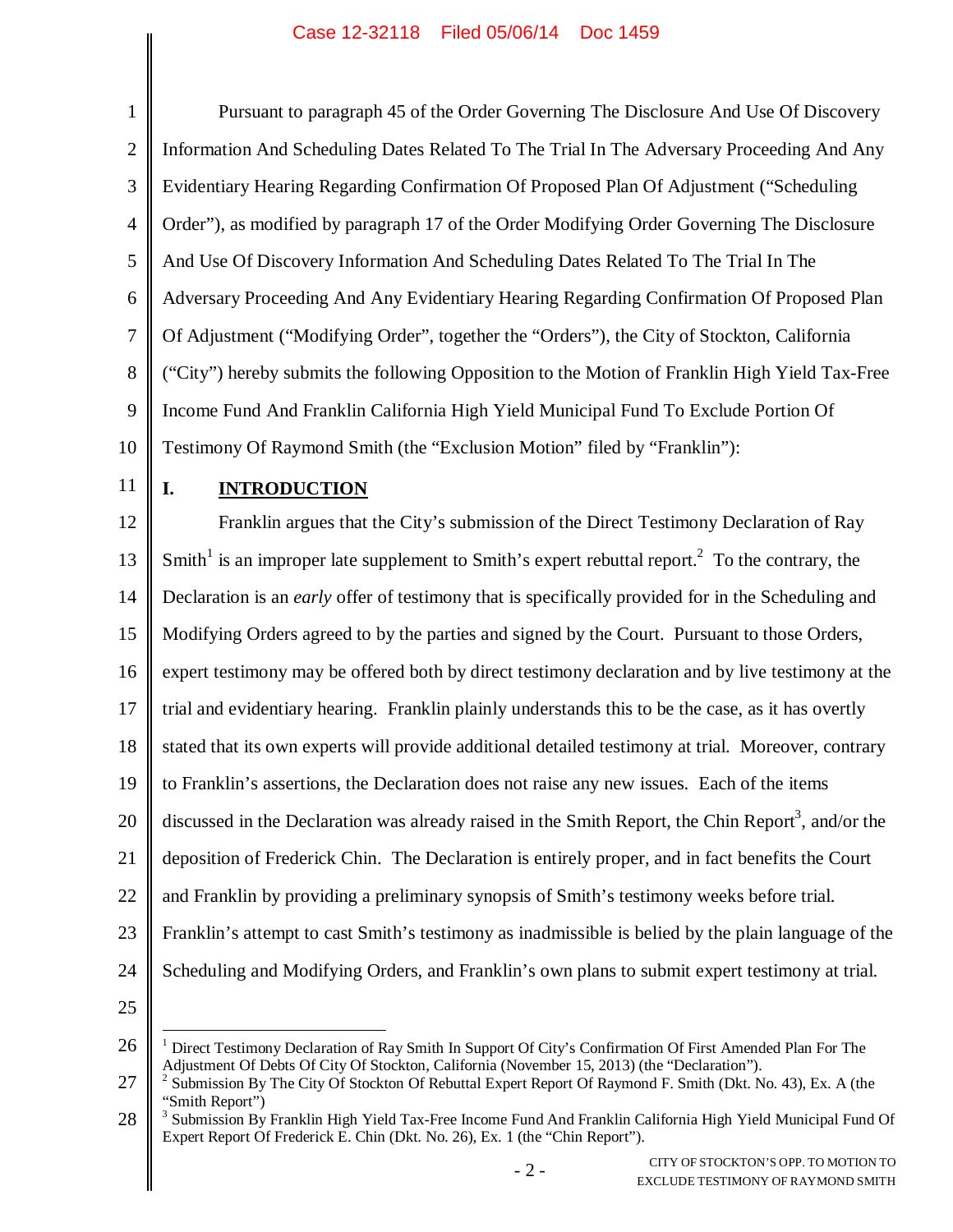# **II. ARGUMENT**

2

1

# **A. The Declaration Is Timely And Proper Under The Scheduling Order.**

3 4 5 6 7 8 9 10 11 12 13 14 15 16 17 The Scheduling Order expressly allows for expert witnesses to offer testimony at trial both by direct testimony declaration and orally at trial. Scheduling Order ¶ 35 ("[E]vidence at the Trial and Hearing may be submitted (a) in written form by declaration, consistent with the Alternate Direct Testimony procedure provided for in Local Rule 9017-1 . . . [and/or] (b) in the form of oral testimony (for expert, rebuttal and impeachment witnesses)."). Franklin is clearly aware of this provision in the Scheduling Order, as evidenced by its own stated intention to have its expert witnesses provide additional testimony at trial. *See*, *e.g.*, Supp. Obj.,<sup>4</sup> at 13 n. 30 (stating that the expert opinions of Charles Moore "will be developed fully at the confirmation hearing"). However, unlike the City, which has provided Franklin and the Court with a preview of its expert's testimony by submitting a direct testimony declaration, Franklin submitted no direct testimony declarations, and has made clear that it intends to wait until trial to present its expert testimony. So while Franklin accuses the City of preventing Franklin from preparing a rebuttal to said testimony, Franklin is actually the party lying in wait. This is Franklin's prerogative under the Scheduling and Modifying Order, but it cannot be heard to complain on the basis that the City provided its testimony *early*.

18 19 20 21 22 23 24 25 26 Franklin also complains that Smith was not listed on the City's preliminary or "finalized" witness lists, and that Smith was "unknown to Franklin until the City issued the Smith Report on the evening of April 4, 2014." Exclusion Motion, at 3. Of course, Franklin notably omits the fact that rebuttal witnesses were expressly exempted from inclusion on said witness lists, and that the first deadline in the Scheduling and Modifying Orders related to rebuttal experts *was* the submission of rebuttal expert reports. Scheduling Order ¶ 36 and Modifying Order ¶ 5 ("[E]ach party intending to present evidence shall serve on each other Party a list of fact and expert witnesses (*other than rebuttal* and impeachment witnesses) whose testimony the Party may submit at the Trial or Hearing.") (emphasis added); Scheduling Order ¶ 42 ("The requirement of

<sup>27</sup>

<sup>28</sup> 4 Supplemental Objection Of Franklin High Yield Tax-Free Income Fund And Franklin California High Yield Municipal Fund To Confirmation Of First Amended Plan Of Adjustment Of Debts Of City Of Stockton, California (November 15, 2013) ("Supp. Obj.")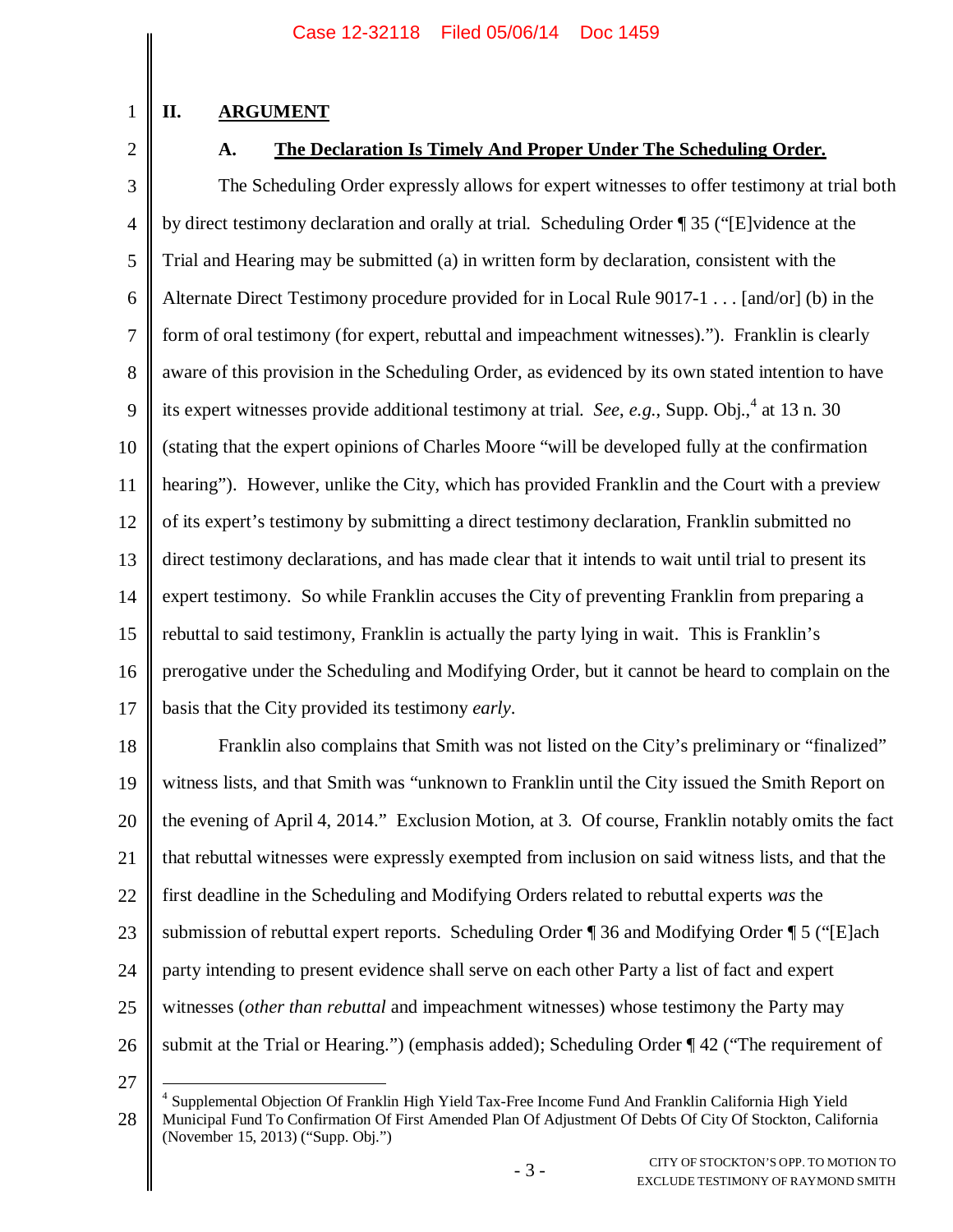advance identification of witnesses and production of exhibits does not apply to witnesses and exhibits presented for purposes of impeachment or rebuttal by any party."); Modifying Order ¶ 8 ("On or before April 4, 2014, each Party intending to present rebuttal expert testimony shall serve and file its rebuttal expert reports."). The City's submission of the Smith Report was thus perfectly timely, despite Franklin's attempts to insinuate otherwise.

6 7 8 9 10 11 12 13 14 15 Similarly, the Declaration was also timely. The Declaration was submitted, along with the City's other direct testimony declarations, on April 21, 2014, which was the date set in the Modifying Order. Modifying Order ¶ 13. Franklin's claim that Smith's direct testimony was "delinquently" introduced after the deadline for the submission of rebuttal reports and expert depositions is baseless. *See* Exclusion Motion, at 1. The schedule set by the Modifying Order, to which Franklin agreed, required expert rebuttal reports to be submitted on April 4, expert depositions to end April 18, and direct testimony declarations to be filed April 21. Modifying Order ¶¶ 8, 9, 13. Franklin's feigned shock and outrage that the City would follow the established schedule notwithstanding, the Declaration was filed on time, and in accordance with the deadlines set by the Court.

16

1

2

3

4

5

### **B. The Declaration Does Not Introduce New Issues.**

17 18 19 20 21 22 23 24 25 26 27 28 Franklin contends throughout the Exclusion Motion that it is prejudiced because the Smith Report raises a host of "entirely new opinions and conclusions." Exclusion Motion, at 4. This is simply not the case. Every issue and opinion discussed in the Declaration was previously raised either in the Smith Report, or by Franklin's own expert in the Chin Report or at Chin's deposition. Rather than specifically identify the portions of the Declaration that it claims raise brand new issues, the Exclusion Motion, in two successive footnotes, instead simply cites to essentially the entirety of the Declaration without any discussion. Exclusion Motion, at 4 n. 9, 10. A close review of the Declaration, however, reveals that it discusses only previously raised issues. For instance, the issue of capital improvements and deferred maintenance was referenced in the Chin Report, and Chin's failure to adequately "analyze what capital improvements would be necessary to achieve" the revenue increase Chin projected for the golf courses was raised in the Smith Report. Declaration, ¶¶ 4-8, 12-14; Chin Report, at 19, Smith Report, at 4. The Smith

> - 4 - CITY OF STOCKTON'S OPP. TO MOTION TO EXCLUDE TESTIMONY OF RAYMOND SMITH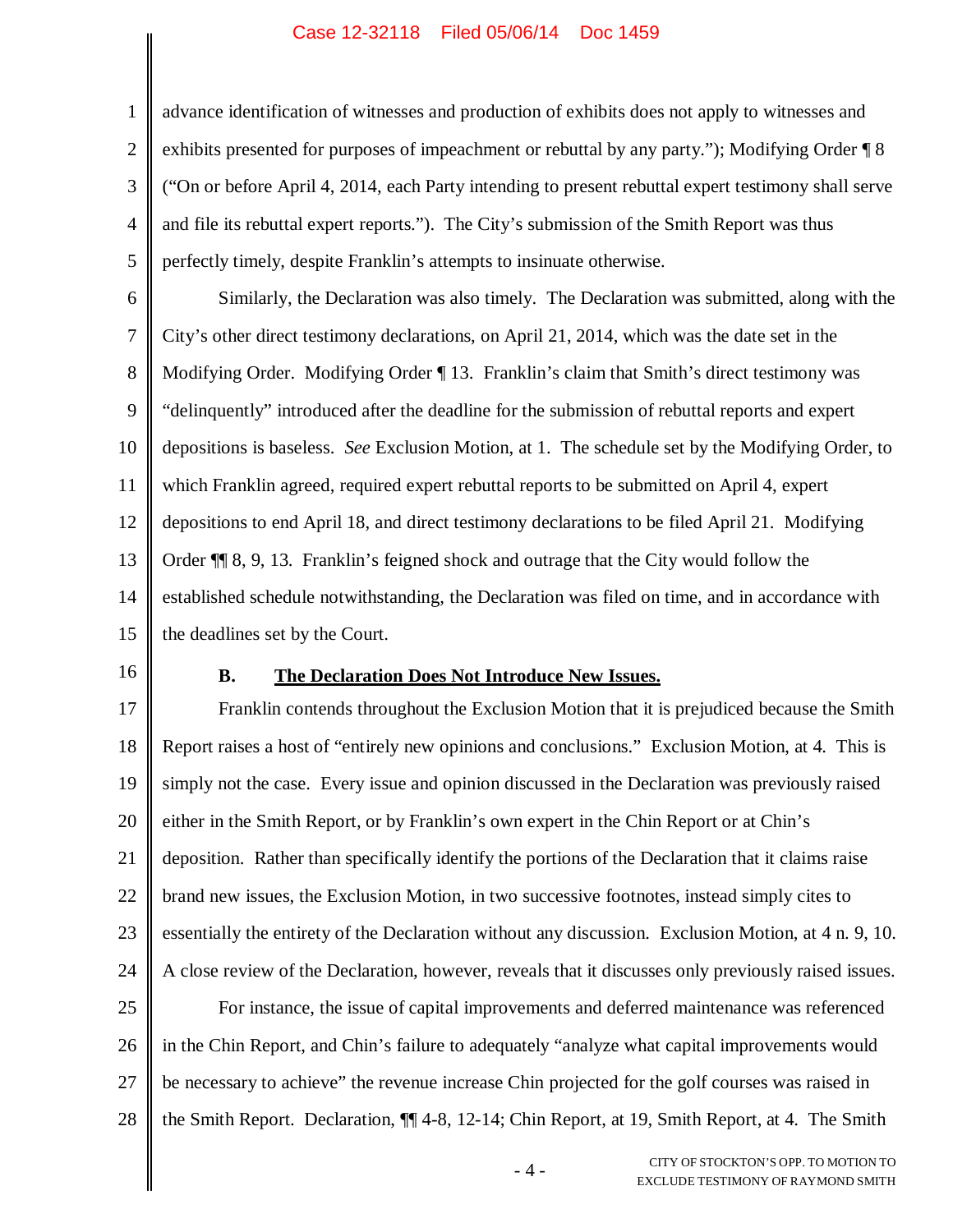1 2 3 4 5 6 7 8 9 10 11 12 13 14 15 16 17 18 19 20 21 22 23 24 25 Report also raises the Chin Report's inadequate consideration of negative cash flows at the properties and projected continued losses (Declaration ¶¶ 9-10, 13; Smith Report, at 3; Chin Report, at 11, 38-39), the need to consider a discounted cash flow analysis and not rely solely on gross income modifiers (Declaration ¶¶ 16-18; Smith Report, at 5-6; Chin Report, at 38), Chin's use of an inflated gross income modifier (Declaration ¶¶ 10, 19-20; Smith Report, at 3; Chin Report, at 38-39), the Chin Report's unsupported and unexplained use of discounts from a fee simple market value (Declaration ¶ 21-22; Smith Report, at 4; Chin Report, at 42), and the Chin Report's failure to adequately account for functional obsolescence (Declaration ¶ 23; Smith Report, at 5; Chin Report, at 8-10). Smith thus has not raised any new issues or "modified" his testimony. Franklin also complains that the Declaration contains testimony rebutting statements made by Chin at his deposition, as if this is not precisely what a rebuttal expert is expected to do at trial. Exclusion Motion at 4; *see* Declaration ¶¶ 11-23. Naturally, Smith could not be expected to address Chin's deposition testimony in the Smith Report, because Chin's deposition did not occur until two weeks after that report was filed. Like any rebuttal expert, Smith may counter the deposition testimony of the expert to which he is responding. The time to do that is at trial, and in this case may be done both through live oral testimony and through a direct testimony declaration (which is treated as the equivalent of live oral testimony). Scheduling Order ¶ 35. Here again, Franklin is not prejudiced by the City's choice to offer this evidence *earlier* than required. **C. Franklin Is Not Prejudiced By The Early Provision Of Smith's Testimony.** Finally, Franklin is not improperly prejudiced by the testimony in the Declaration. For one, as previously stated, Franklin will have three weeks to decide how it wishes to respond to Smith's testimony, which is an opportunity the City will not be afforded with the trial testimony of Franklin's experts. Second, because the issues covered in the Declaration were previously

- 
- 
- 
- raised in the Smith and Chin reports, Franklin was on notice of these issues and had a full
- 26 opportunity to depose Smith on any and all of those topics.<sup>5</sup> Lastly, Franklin is not prejudiced by
- 27

<sup>28</sup>  $<sup>5</sup>$  Furthermore, as Franklin concedes, the City produced all of Smith's notes on his conversations with golf courses</sup> and ice arena personnel, and with Ken Hopper, prior to his deposition. Franklin thus had every opportunity to ask